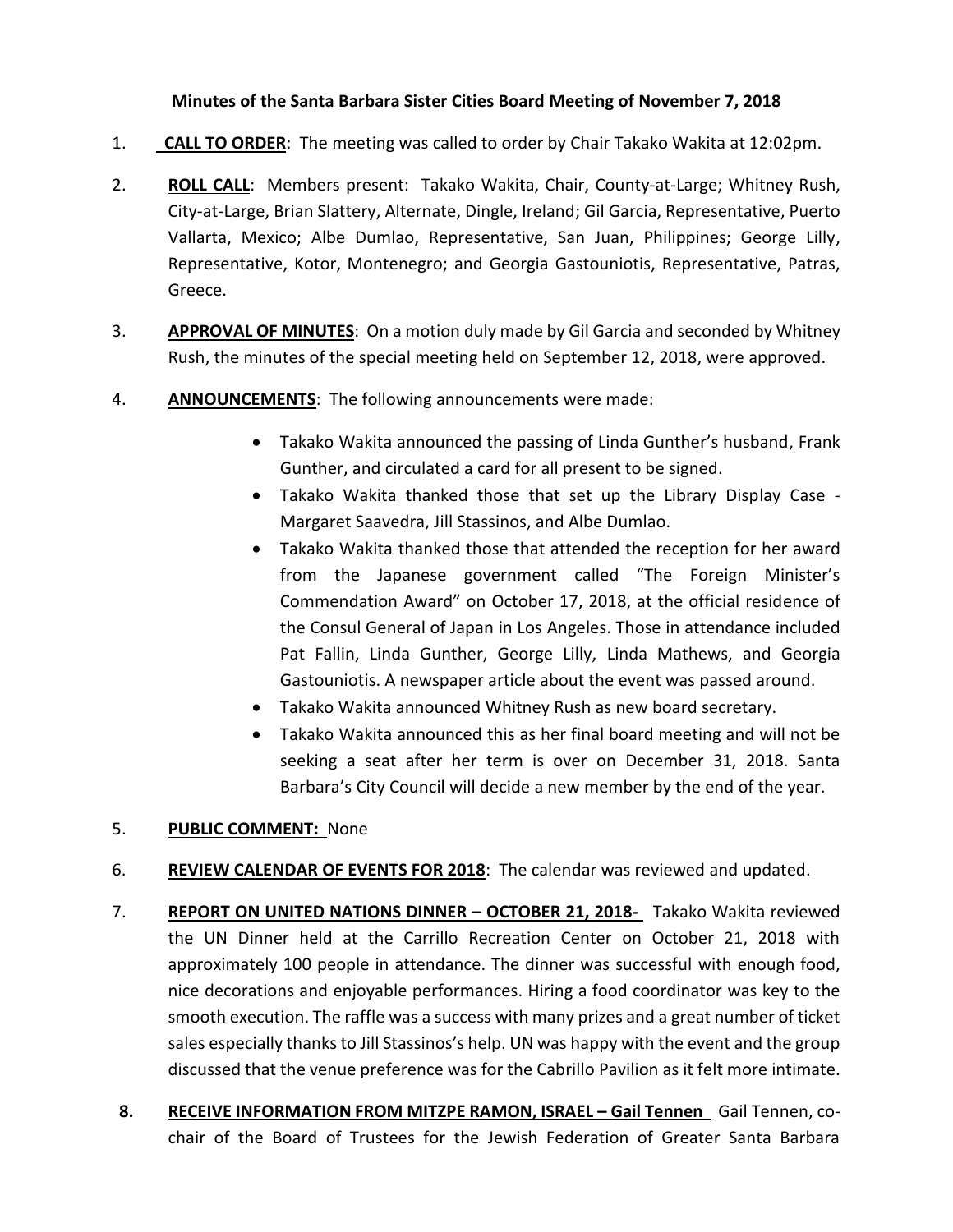presented Mitzpe Ramon's official proposal. She showed the similarities between Mitzpe Ramon and Santa Barbara including the cities shared tourism appeal as an active destination for wine, olive oil and a new spa and hotel that opened in the city recently. A sub-committee is already established and the mayor of Mitzpe Ramon has appointed a liaison. Video and photos will be sent from the federation to Takako to share with the rest of the board. Gil Garcia asks about the surrounding area and encourage regional connections particularly since the city of Mitzpe Ramon is very small in population. Next steps were outlined for representatives to bring the proposal to their committees and discuss. Sub-committee was created with Whitney Rush, Gil Garcia, Georgia Gastouniotis, and George Lilly.

- **9. SISTER CITIES INTERNATIONAL (SCI) REPORT –** Pat Fallin was not present. Pat was attending the SCI gathering in Los Angeles.
- **10. SCI'S SOCAL REGIONAL MEETING –** Pat Fallin was not present. Pat was attending the SCI gathering in Los Angeles.
- **11. PARTICIPATION IN THE COMMUNITY TV CHANNEL 18 – PATRAS –** Georgia Gastouniotis scheduled TV Channel 18 to proceed with filming on November  $15<sup>th</sup>$  at the Santa Barbara Greek Orthodox Church.

## **12. STUDENT LEADERSHIP AND DIPLOMACY'S AD HOC COMMITTEE REPORT:** Tabled.

**13. 2019 YOUNG ARTISTS AND AUTHORS SHOWCASE (YAAS) –** 2019's theme is 'Global Citizens – Resilient Communities.' Gil Garcia and others present would like clarification of this theme. The items are due to SCI on April 1, 2019. A reception will be held before then for the judging. This will be decided at the January Board meeting.

## **14. REPRESENTATIVE REPORTS**: (Limit 3 minutes each)

**Dingle, Ireland:** Brian Slattery, Alternate, reported they continue to hold monthly and quarterly meetings. The delegation that visited Dingle – 29 members – had a very successful trip and met with the mayor and explored the greater region to deepen connections at the County level. The next membership meeting is scheduled for November 14<sup>th</sup> and a presentation of the trip to Dingle was schedule for Pilgrim Terrace.

**Patras, Greece:** Georgia Gastouniotis, Representative, reported their next meeting will be November 15ht. They meet every other month and have scheduled their fundraising event for March 23<sup>rd</sup> at Santa Barbara Winery. They are starting to plan the next trip to Greece in two years. They continue to support the children's hospital in Patras.

**San Juan, Philippines**. Albe Dumlao, Representative, reported they had a successful Halloween party on October 22<sup>nd</sup> and were preparing for their Thanksgiving dinner on November  $17<sup>th</sup>$ . The dinner will be a suggestion donation of \$12 per person. The city of